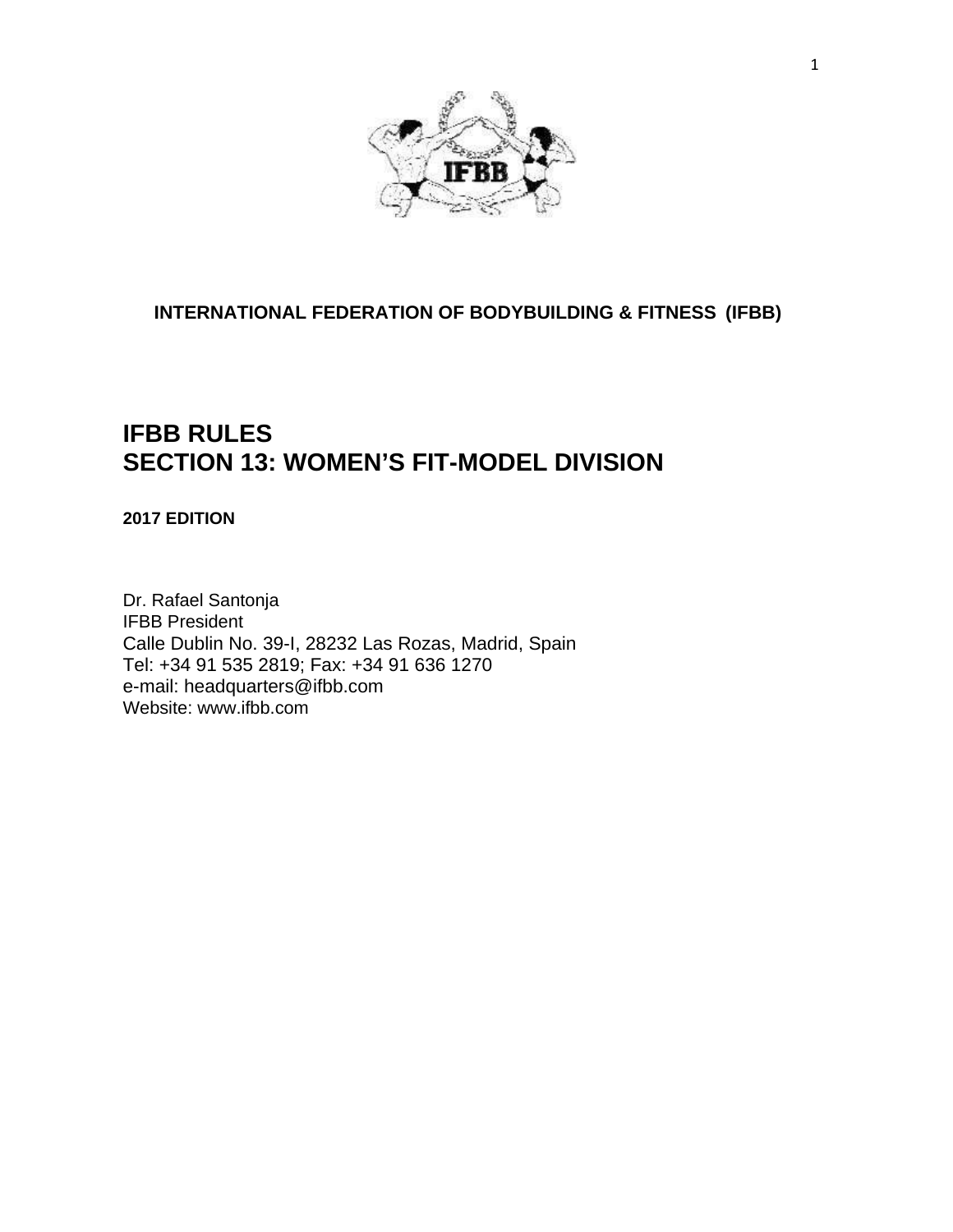# **SECTION 13: WOMEN'S FIT-MODEL DIVISION**

| Article 1: Introduction                                             | 3                     |
|---------------------------------------------------------------------|-----------------------|
| Article 2: Responsibilities of Organizers to Athletes and Delegates | 3                     |
| Article 3: Categories                                               | 3                     |
| Article 4: Rounds                                                   | $\overline{4}$        |
| Article 5: Prejudging: Elimination Round                            | 4                     |
| Article 6: Prejudging: Attire                                       | $\mathbf{A}^{\prime}$ |
| Article 7: Prejudging: Scoring of the Elimination Round             | 5                     |
| Article 8: Prejudging: Presentation of Round 1                      | 5                     |
| Article 9: Prejudging: Scoring of Round 1                           | 6                     |
| Article 10: Prejudging: Assessing of Round 1                        | $\overline{7}$        |
| Article 11: Finals: Procedures and Attire                           | $\overline{7}$        |
| Article 12: Finals: Presentation of Round 2                         | 8                     |
| Article 13: Finals: Scoring of Round 2                              | 9                     |
| Article 14: Finals: Assessing of Round 2                            | 9                     |
| Article 15: Finals: Presentation of Round 3                         | 9                     |
| Article 16: Finals: Scoring of Round 3                              | 9                     |
| Article 17: Finals: Assessing of Round 3                            | 10                    |
| Article 18: Finals: The Awarding Ceremony                           | 10                    |
| Article 19: Finals: Overall Category and Award                      | 10                    |
| Article 20: Teams Classification Results and Award                  | 11                    |
| Appendix 1: Description of Quarter Turns in a Fir-Model Competition | 11                    |
| Appendix 2: How to Assess Fit-Model Quarter Turns                   | 12 <sup>2</sup>       |
| Appendix 3: How to Perform and Asses T-walking                      | 13                    |
| Appendix 4: Photographs                                             | 13                    |

.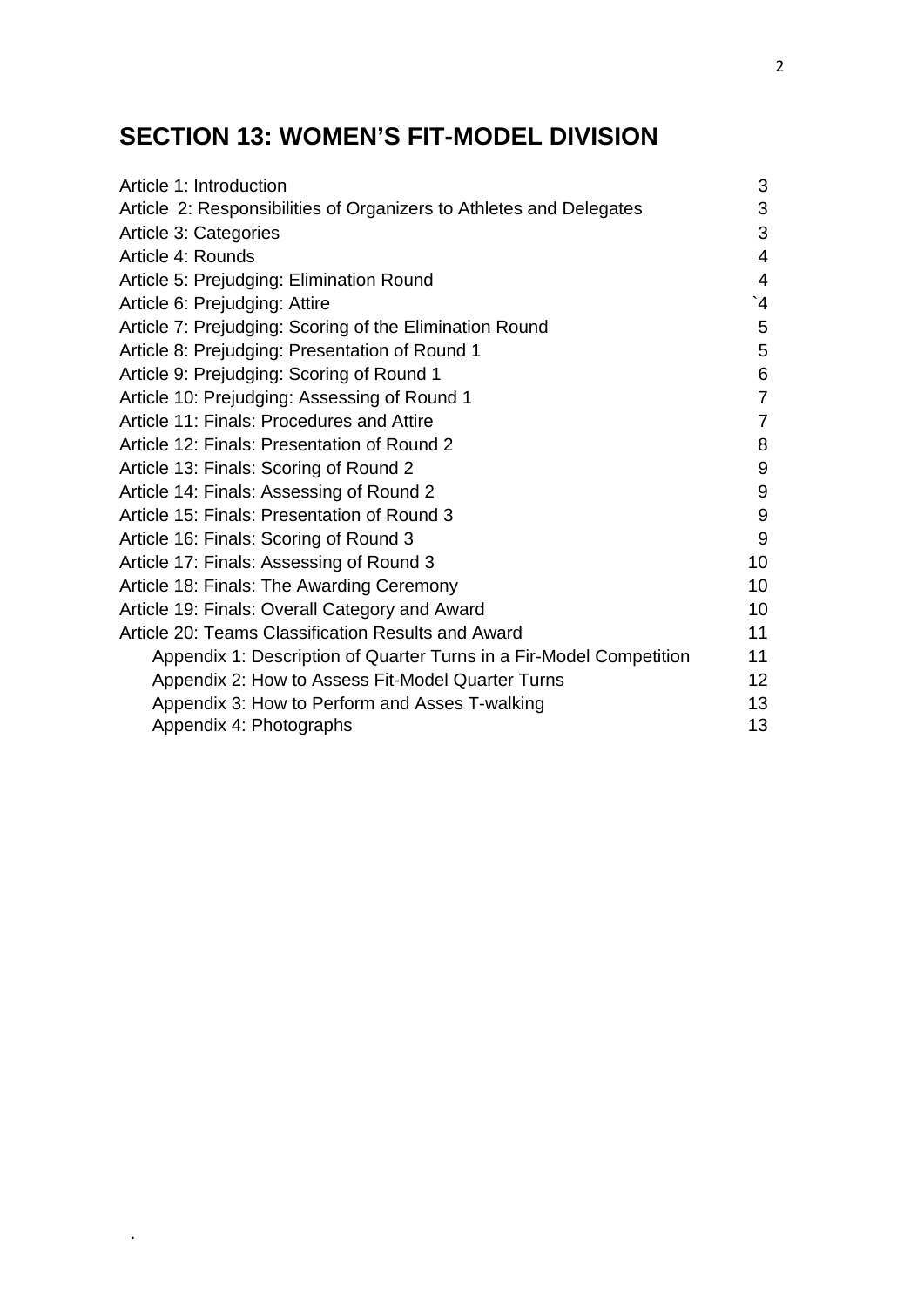## **Article 1 - Introduction**

Women's Fit-Model category was officially recognized as a new sport discipline by the IFBB Executive Council and IFBB Congress on November 6<sup>th</sup>, 2015, in Benidorm, Spain.

## 1.1 General:

The IFBB Rules for Fit-Model consist of regulations, policies, directives and decisions intended to guide the IFBB and its Members in the administration of the sport of Women's Fitness Model.

1.2 Rules:

Certain administrative and technical rules that appear in the General Rules section are the same for Women's Fit-Model and therefore, are not repeated in this section.

#### **Article 2 – Responsibilities of Organizers to Athletes and Delegates** 2.1 Responsibilities:

The Organizer of the World Cup will undertake to cover the cost of doubleoccupancy accommodations and meals (breakfast, lunch and dinner) for competitors and delegates as follows:

1. World Fit-Model Cup (included Women's and Men's Fit-Model):

For four days (three nights) according to the following scale:

a. Three or more competitors - Two delegates

b. One or two competitors - One delegate

*Note 1: The maximum allowable number of A-team competitors per National Federation may not exceed the number of categories open at these Championships, with a maximum of two competitors allowed to compete in any one category.*

*Note 2: A maximum allowable number of A-team competitors per National Federation in any one discipline may not exceed the number of categories in that discipline.*

*Note 3: A maximum of six competitors are permitted in the A-team (three fit-model men, three fit-model women) and will be accepted per National Federation, with a maximum of two competitors allowed to compete in any one category.*

*Note 4: Each National Federation may enter a B-team. The maximum allowable number of competitors in the B-team is unlimited.*

*Note 5: Delegates without athletes will have to pay for the Full Package Special Rate.*

*Note 6: Upon agreement between the IFBB and the Organizer, one additional category may be opened for competition.*

## **Article 3 – Categories**

3.1 Categories:

Women's Fit-Model competition at the World Cup is open in the following categories:

1. There are three categories in Women's Fit-Model world-level competitions, currently as follows:

- a. Class A: Up to and incl. 163 cm
- b. Class B: Up to and incl. 168 cm
- c. Class C: Over 168 cm

2. A category can only be run if there are not less than 6 athletes in this category.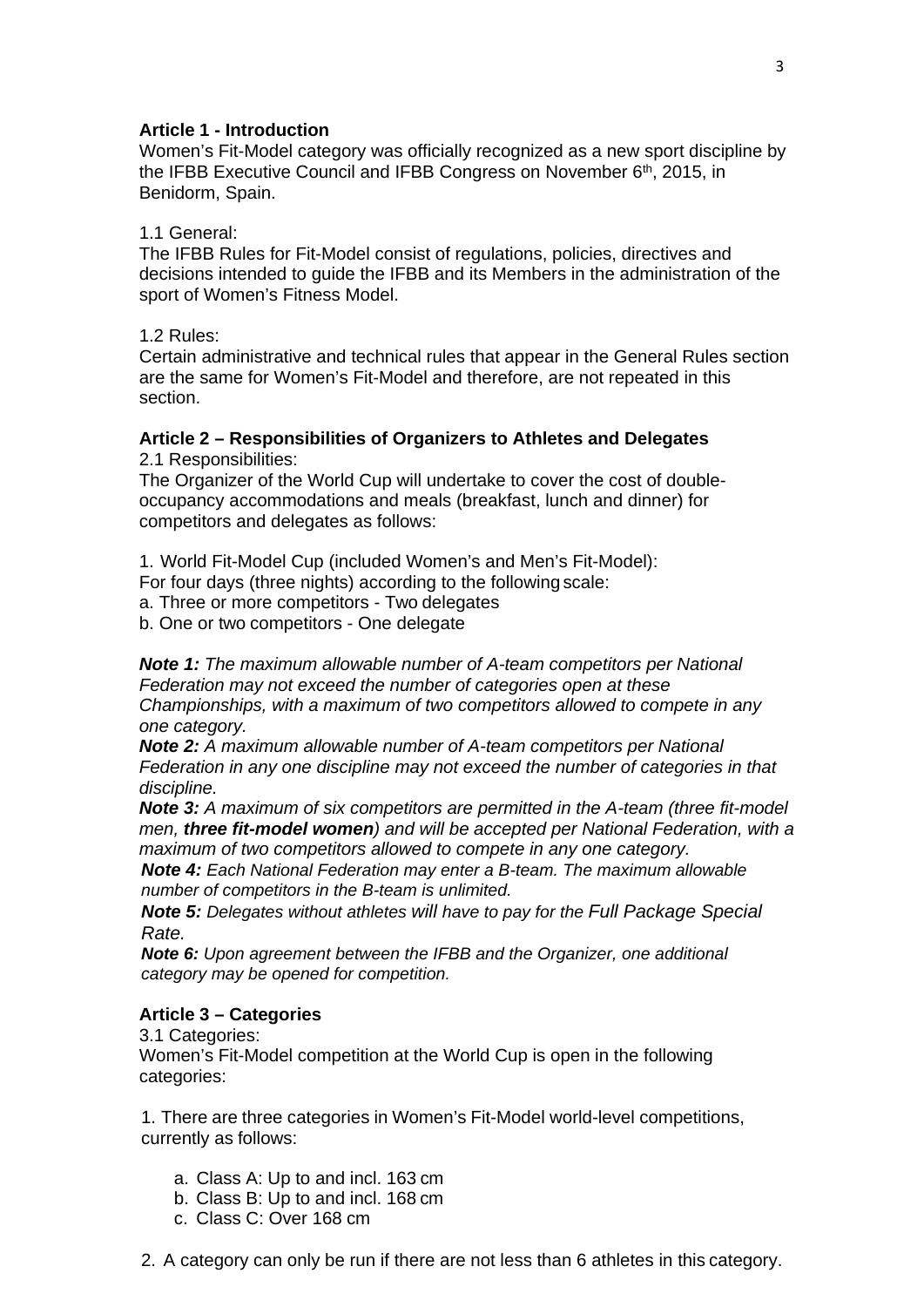If less than 6 athletes, categories will be combined and run as one open class, if possible.

#### **Article 4 – Rounds**

4.1 Rounds:

Women's Fit-Model competition will consist of the following four rounds:

- 1. Prejudging Elimination Round (Quarter Turns, swimsuit)
- 2. Prejudging Round 1 (Quarter Turns, swimsuit)
- 3. Finals Round 2 (T-walking, Quarter Turns, swimsuit)
- 4. Finals Round 3 (Individual Presentation, evening gown)

#### **Article 5 – Prejudging: Elimination Round**

5.1 General:

A time-table for prejudging in each category should be published after the Official Athlete Registration. In order to give themselves time to warm up and change into their posing attire, competitors should be in the backstage warm-up area at least 45 minutes prior to the start time of the judging of their category. All competitors will be solely responsible for ensuring that they are present and prepared to compete when their category is called onstage failing which they may be eliminated from the competition.

5.2 Elimination Round Procedures:

An elimination round will be held when there are more than 15 competitors in a category. IFBB Chief Judge decides if the Elimination Round will be necessary. The elimination round will be carried out as follows:

1. The entire line-up is brought onstage, in numerical order and in asingle line or two lines, if necessary.

2. The line-up is divided into two equal-size groups and is positioned onstage so that one group is to the left of the stage; the other group is to the right of the stage. The center portion of the stage is left open for comparison purposes.

3. In numerical order, and in groups of not more than ten competitors at a time, each group is directed to the center-stage area to perform the four quarter turns.

4. The IFBB Chief Judge or Stage Director will direct the competitors through the four quarter turns, which are:

- a. Quarter Turn Right (left side to the judges)
- b. Quarter Turn Back (back to the judges)
- c. Quarter Turn Right (right side to the judges)
- d. Quarter Turn Front (front to the judges)

*Note 1: Detailed description of the Women's Bikini Fitness quarter turns provided in Appendix 1 to this Section.*

*Note 2: Competitors will not chew gum or any other products while onstage. Note 3: Competitors will not drink any liquids while onstage.*

5. At the completion of the quarter turns, the entire category will be reformed intoa single line, in numerical order, before exiting the stage.

#### **Article 6 – Prejudging: Attire**

6.1 Attire for Elimination Round, Round 1and Round 2: The attire for Elimination Round, Round 1and and Round 2 will conform to the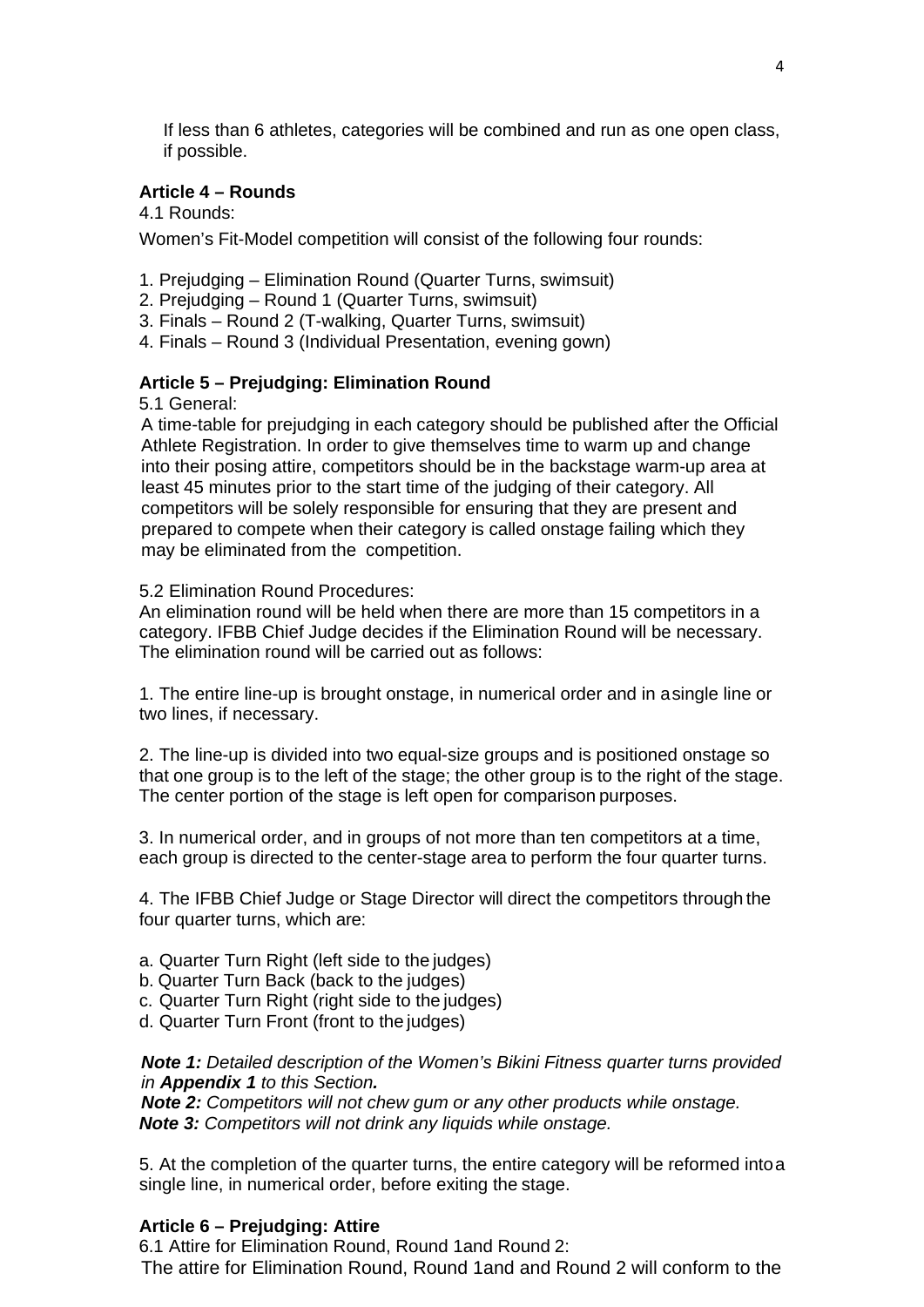following criteria:

1. One-piece, tight-fitting swimsuit.

2. The colour, fabric, texture, ornamentation and style of the swimsuit aswell as the colour and style of the high-heels will be left to the competitor's discretion, except as indicated in the below.

3. The swimsuit will cover a minimum of  $\frac{1}{2}$  of the gluteus maximus and lower half of the back.

4. Sole thickness of the high-heels may have maximum of 1 cm and stiletto height may have maximum of 12 cm. Platform high-heels will be strictly prohibited.

5. Jewellery may be worn, according to competitor's choice.

6. The attire will be inspected during the Official Athlete Registration.

6.2 The hair may be styled.

6.3 Competitors will not wear glasses, watches, wigs or artificial aids to the figure, except breast implants. Implants or fluid injections causing the change of the natural shape of any other parts or muscles of the body are strictly prohibited and may result in disqualification of the competitor.

6.4 The use of tans and bronzers that can be wiped off is not allowed. If the tan comes off by simply wiping, the athlete will not be allowed to enter the stage. Artificial body colouring and self-tanning products may be used provided that it is applied at least twenty-four hours prior to the Prejudging. Professional competition tanning methods (airbrush tanning, cabin spray tanning) may be used if applied by the professional companies and qualified personnel. Sparkles, glitter, shiny metallic pearls or gold coloring are prohibited whether applied as part of a tanning lotion and/or cream or applied separately, regardless of who applied them on the competitor's body.

6.5 The IFBB Chief Judge, or a delegated by him official, will have the right to make decision if a competitor's attire meets the criteria established in the Rules and an acceptable standards of aesthetics. The athlete may be disqualified if the attire doesn't meet them.

#### **Article 7 – Prejudging: Scoring of the Elimination Round**

7.1 Scoring of the Elimination Round.

1. At this time, the judges will be assessing the overall physique for the degree of proportion, symmetry, balance, shape and skin tone. Detailed criteria of Fit-Model athletes assessment are provided in Article 10 of this Section. The scoring for the Elimination Round will proceed as follows:

2. If there are more than 15 competitors, the judges will select the top 15 by placing an "X" beside their numbers, using Form 1, entitled "Elimination Round (Judges)". IFBB Chief Judge decides if the Elimination Round will be necessary.

3. Using Form 2, entitled "Elimination Round (Statisticians)", the statisticians will transcribe the judge's selections onto this sheet and will then tally the judge's scores to select the top 15 competitors.

4. If there is a tie between two or more athletes fighting to enter the top 15, the tied athletes will be brought back onstage, and the judges will perform a reassessment of the four quarter turns to break the tie.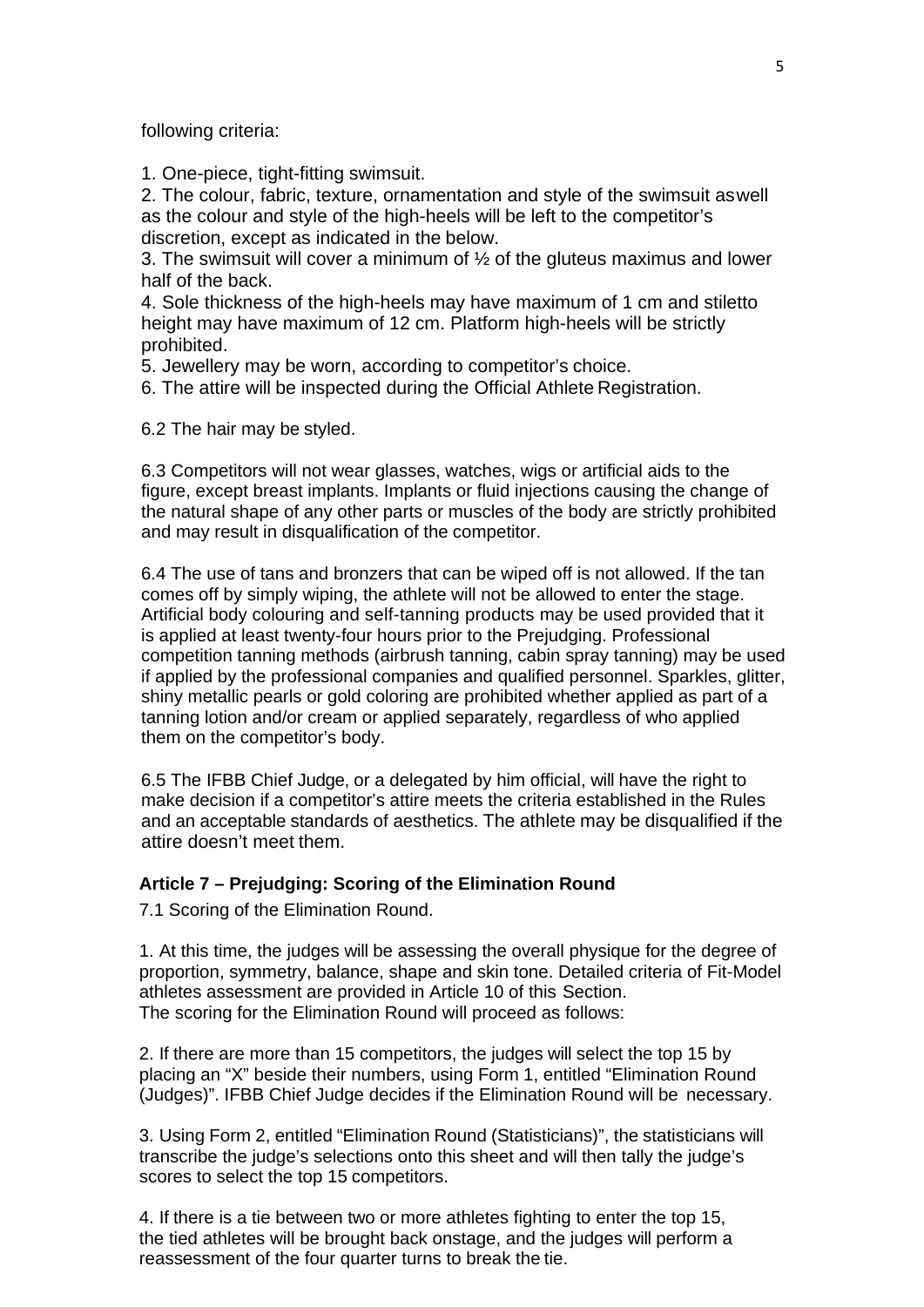5. Only the top 15 competitors will advance to Round 1.

## **Article 8 – Prejudging: Presentation of Round 1**

Round 1 may not be held if there are 6 or less competitors in a category. Decision will be made by the Chief Judge and will be announced after the Official Athlete Registration.

8.1 Presentation of Round 1:

The procedures for Round 1 will be as follows:

1. The entire line-up is brought onstage, in numerical order and in a single line. If time permits, each semifinalist will be introduced by number, name, and country. Decision will be made by the Chief Judge, who will inform the Master of Ceremony or the Announcer.

2. The line-up will be divided into two equal-size groups and will be positioned onstage so that one group is to the left of the stage; the other group is to theright of the stage. The center portion of the stage will be left open for comparison purposes.

3. In numerical order, and in groups of no more than eight competitors at a time, each group will be directed to center-stage area to perform the four quarter turns. Performing each quarter turn, competitors will stand motionless.

4. This initial grouping of competitors, and performance of the quarter turns, is intended to assist the judges in determining which competitors will take part in the comparisons that follow.

Detailed description of the Women's Fit-Model quarter turns provided in **Appendix 1** to this Section.

5. All judges submit their individual propositions for the first comparison of the top five athletes to the IFBB Chief Judge. Based on them, the Chief Judge will form the first comparison. The number of athletes to be compared will be determined by the Chief Judge but no less than three and no more than eight competitors will be compared at any one time.

Then the judges may be asked to submit individual propositions for the second comparison of the next five athletes, included competitors placing in the middle of the group. The IFBB Chief Judge will form the second and the next comparisons till all competitors will be compared at least once. The total number of comparisons will be decided by the IFBB Chief Judge.

6. All individual comparisons will be carried out center-stage.

7, In Round 1 individual comparisons, formulated by the IFBB Chief Judge, competitors are directed to perform the four Quarter Turns as described in Art. 5, point 5.2.

8. Upon completion of the last comparison, all competitors will return to a single lineup, in numerical order, before exiting the stage.

## **Article 9 – Prejudging: Scoring of Round 1**

9.1 Scoring of Round 1: The scoring for Round 1 will proceed as follows:

1. Using Form 3, entitled "Judge's Individual Placings (Prejudging)", each judge will award each competitor an individual placing from 1st to 15th, ensuring thatno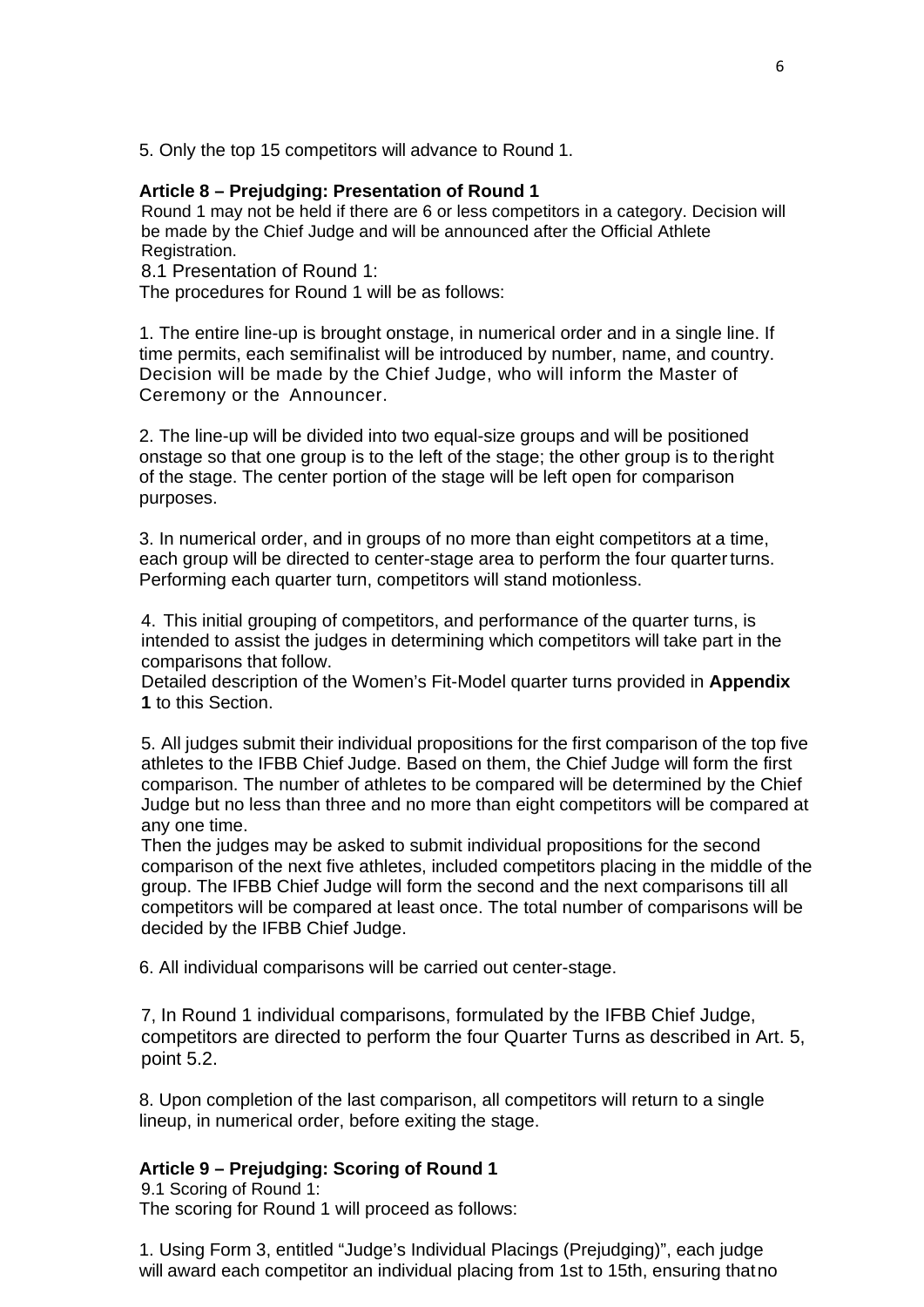two or more competitors receive the same placing. The judges may use Form 4, entitled "Judge's Personal Notes" to record their assessment about each competitor.

2. The statisticians will collect Form 3 from the judges and will then transcribe the judge's placings onto Form 5, entitled "Score Sheet (Statisticians)". They will then discard two highest and two lowest scores (if nine judges) or one highest and one lowest (if less than nine judges) for each competitor, will add up the remaining five scores to produce a "Round 1 Subscore" and a "Round 1 Place". The competitor with the lowest subscore is awarded 1st place while the competitor with the highest subscore is awarded 15th place.

3. Should a tie occur in the "Round 1 Subscore", the tie will be broken using the "Relative Placement" method for the athlete's "Round 1Subscores".

#### *Note: The Relative Placement Method procedure:*

*Each individual judge's scores for the tied athletes will be compared on a columnby column basis with a dot being placed on top of the number for the athlete with the lower placing. All nine regular panel judge's scores (except alternative judges) will be included in the tie breaking calculations. The number of dots will be tallied for each of the tied athletes. The athlete with the greater number of dots will be declared the winner of the tie and will then receive the better placing.*

4. The top 6 competitors from the Prejudging will advance to the Finals and will start the Finals with zero points.

5. The top 6 finalists will be announced just after the Prejudging.

## **Article 10 – Prejudging: Assessing of Round 1**

10.1 Assessment of Round 1: Round 1 will be assessed using the following criteria:

1. A judge should first assess the overall appearance of a competitor, including the whole physique. Then, the assessment should take into account: the overall body development and shape; balanced, proportionally and symmetrically developed, complete physique; the condition of the skin and the skin tone; the hair and facial beauty; the athlete's ability to present herself with confidence, poiseand grace and the general impression made by the competitor.

2. The physique should neither be excessively muscular nor excessively lean. Physiques that are considered too muscular or too lean must be markeddown.

#### **Article 11 – Finals: Procedures and Attire**

11.1 The procedures for the Finals:

The top 6 athletes from the Prejudging advance to the Finals, which consists of two rounds:

- 1. Round 2: T-walking and Quarter Turns
- 2. Round 3: Individual Presentation in the evening gown.

11.2 The attire for Round 2 will conform to the same criteria as for Round 1(see Article 6).

*Note: Competitors may use a different costume that in Round 1; however, it must still conform to the standards of taste and decency as described in Article 6*.

## **Article 12 – Finals: Presentation of Round 2**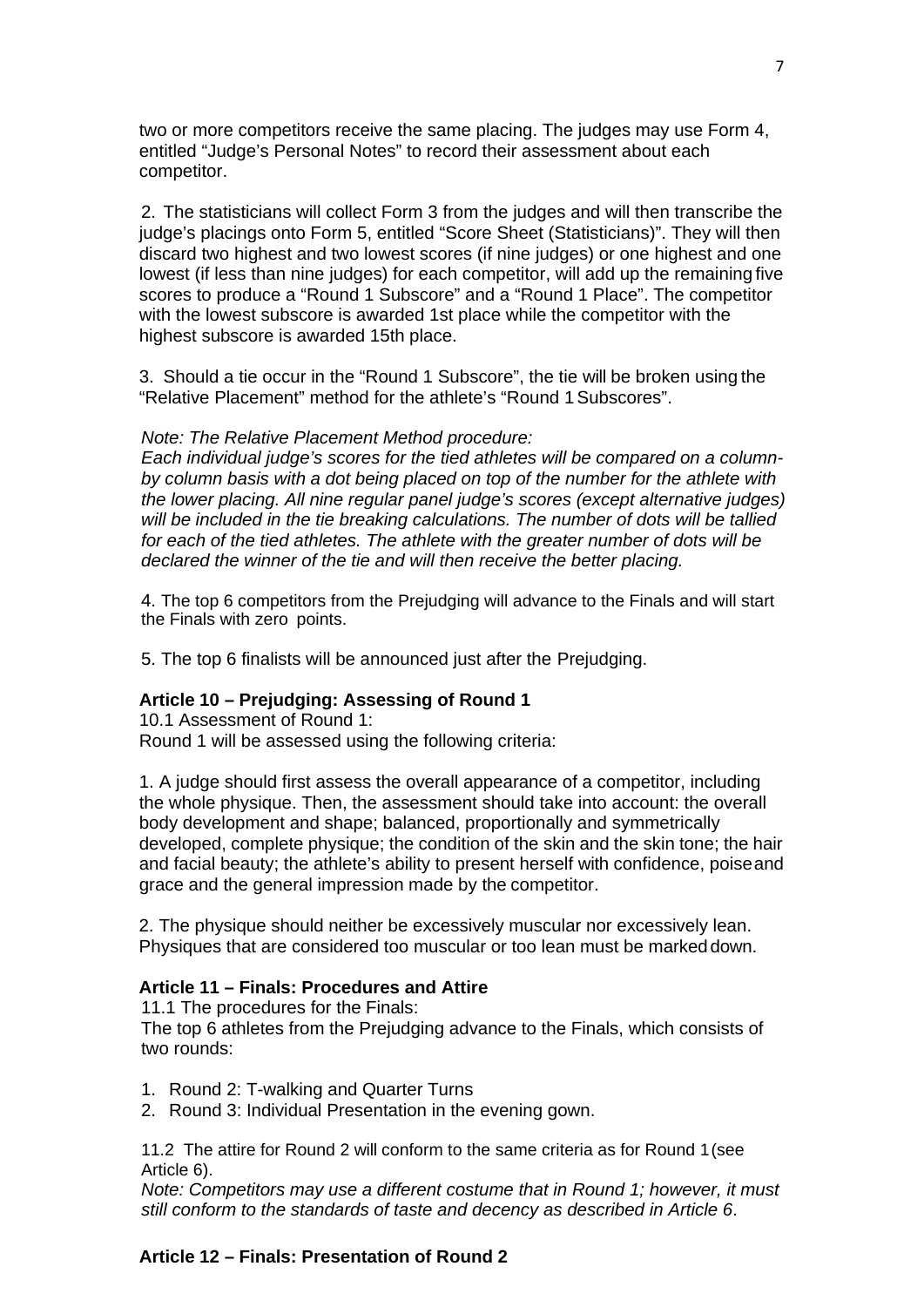12.1 Presentation of Round 2:

The procedures for Round 2 shall be as follows:

1. The top 6 finalists will be called on stage, one by one, in numerical order and will perform the T-walking:

- The competitor will walk to the center of the stage, will stop and perform front stance.
- The competitor will then turn to her right and walk 3 steps towards the side of the stage, will stop and perform front and back stance.
- The competitor will then turn to her right, walk 6 steps to the other side of the stage, will stop and perform front and back stance.
- The competitor will then walk to the line-up in the rear part of the stage.

2. The top 6 finalists will be directed to the center of the stage, in a single lineand in numerical order.

- 3. The IFBB Chief Judge or Stage Director will direct the competitors, as a group, through the four quarter turns in numerical order and then in the reverse order. Performing each turn, competitors will stand motionless.
- 4. These quarter turns will be done in the following way:
	- Front stance: competitors will stand with one hand resting on the hip and one leg slightly moved to the side.
	- Quarter turn right: competitors will perform the first quarter turn to the right. They will stand left side to the judges, with upper body slightly turned toward the judges and face looking at the judges. Right hand resting on the right hip, left arm hold down and slightly back from the centerline of the body, feet placed freely but not together.
	- Quarter turn back: competitors will perform the next quarter turn to the rightand will stand back to the judges. They will stand straight, with one hand resting on the hip and one leg slightly moved to the side. Competitors are not allowed to turn their upper body towards the judges and should face the back of the stage at all time during the comparison.
	- Three steps forward: following a command given by the Chief Judge or Stage Director, competitors will walk 3 steps forward, toward the back of the stage and then they will stop and perform the back stance.
	- Quarter turn right: competitors will do the next quarter turn to the rightand will stand their right side to the judges, with upper body slightly turned toward the judges and face looking at the judges. Left hand resting on the left hip, right arm hold down and slightly back from the centerline of the body, feet placed freely but not together.
	- Quarter turn front: competitors will do the last quarter turn to the right and will perform front stance.
	- Three steps forward: following a command given by the Chief Judge or Stage Director, competitors will walk 3 steps forward, toward the front of the stage and then they will stop and perform the front stance.
- 5. Detailed description of quarter turns is provided in **Appendix 1** to this Section.

6. The Stage Director will change the order of the competitors in the line-up and the Chief Judge will direct the competitors through the four quarter turns once again.

7. On completion of the quarter turns, the competitors exit the stage.

## **Article 13 – Finals: Scoring of Round 2**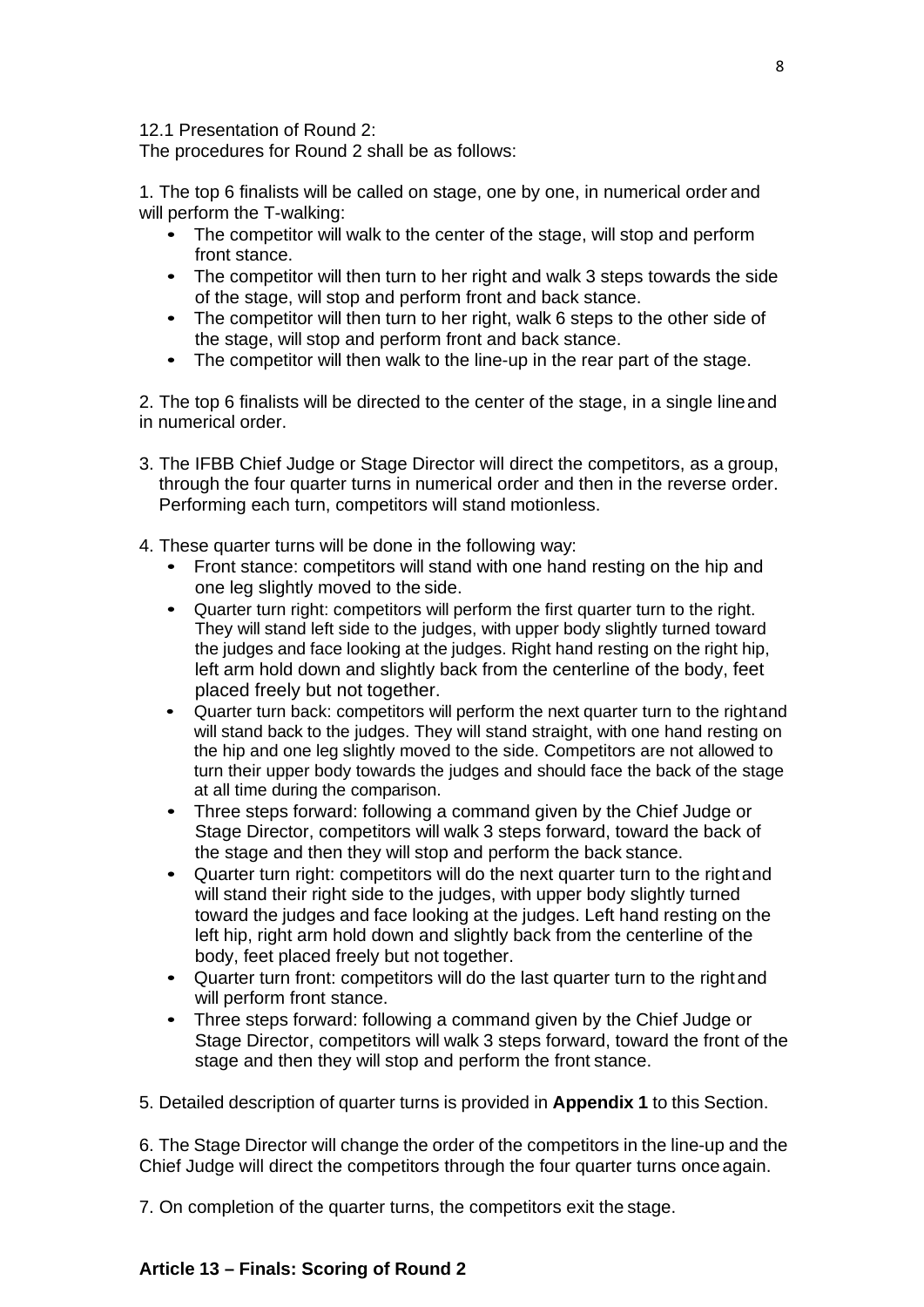13.1 The scoring for Round 2 will proceed as follows:

1. The judges, using Form 6, entitled "Judge's Individual Placings (Finals)", and using the same criteria for judging as used during the Prejudging Round 1, will place the competitors from 1st to 6th, giving no two athletes the same placing.

2. The statisticians will collect Form 6 from the judges and will then transcribe the judge's placings onto Form 5, entitled "Score Sheet (Statisticians)". They will then discard two highest and two lowest scores (if nine judges) or one highest and one lowest (if less than nine judges) for each competitor, and will add up the remaining five scores and will write the total under the column marked "Round 2 Subscore". Points from the Prejudging (Round 1) are not taken into consideration in the Finals. Each competitor begins the Finals with "zero points".

3. Ties in the "Round 2 Subscore" need not be immediately broken, as the "Round 2 Subscore" will be added to the "Round 3 Subscore" to produce a "FINAL SCORE".

#### **Article 14 – Finals: Assessing of Round 2**

14.1 Assessment of Round 2:

Round 2 is assessed using the same criteria as detailed in Article 10 (Assessment of Round 1). More details in **Appendix 1** to this Section.

The judges must ensure that this round is judged from a "fresh" perspective, ensuring that all competitors receive fair assessment based upon their body condition presented in this round.

#### **Article 15 – Finals: Presentation of Round 3**

15.1 The top 6 finalists will be called on stage, one by one, in numerical order and will present themselves in an evening gown. Each competitor will have 45 seconds for this presentation and may move on the whole stage, as they wish to do.

1. Evening gown must be floor length. The gown must cover lower half of the back. Sophistication counts! All competitors are permitted to wear an evening gown of their choice.

2. Sole thickness of the high-heels may have maximum of 1 cm and stiletto height may have maximum of 12 cm. Platform high-heels will be strictly prohibited.

3. Jewellery may be worn, according to competitor's choice.

#### **Article 16 – Finals: Scoring of Round 3**

16.1 The scoring for Round 3 will proceed as follows:

1. The judges, using Form 6, entitled "Judge's Individual Placings (Finals)", will place the competitors from 1st to 6th, giving no two athletes the same placing.

2. The statisticians will collect Form 6 from the judges and will then transcribe the judge's placings onto Form 5, entitled "Score Sheet (Statisticians)". They will then discard two highest and two lowest scores (if nine judges) or one highest and one lowest (if less than nine judges) for each competitor, and will add up the remaining five scores and will write the total under the column marked "Round 3 Subscore".

3. The statisticians will then add the "Round 2 Subscore" to "Round 3 Subscore" to produce a "FINAL SCORE" and "FINAL PLACE". Points from the Prejudging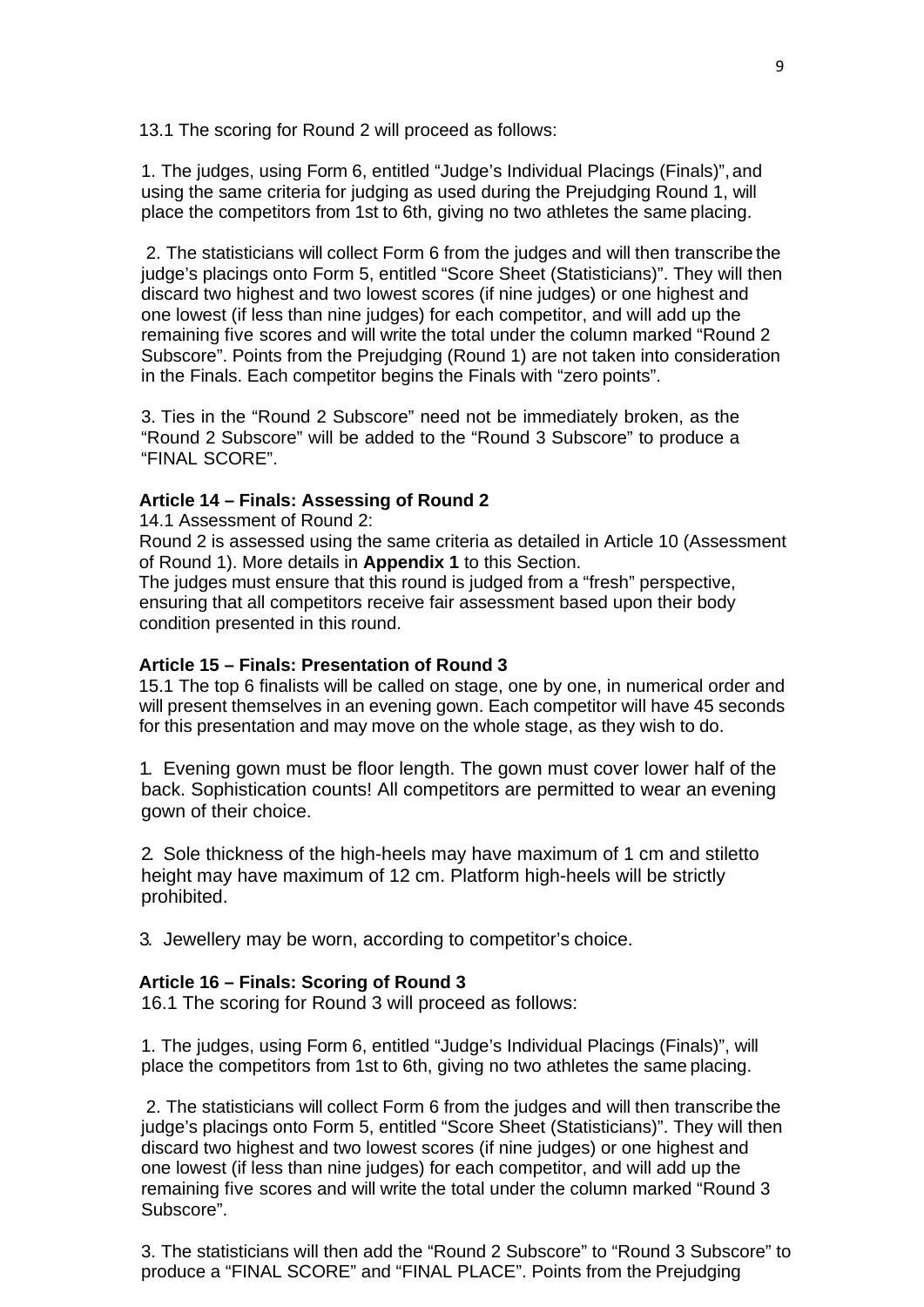(Round 1) are not taken into consideration in the Finals. Each competitor begins the Finals with "zero points". The competitor with the lowest "FINAL SCORE" is awarded 1st place while the competitor with the highest "FINAL SCORE" is awarded 6th place.

4. Should a tie occur in the "Round 3 Subscore", the tie need not beimmediately broken as the "Round 3 Subscore" must be added to the "Round 2 Subscore" to produce a "FINAL SCORE".

5. Should a tie occur in the "FINAL SCORE", the tie will be broken using the "Round 2 Subscore" first. If a tie still exists, the "Relative Placement" method and the athlete's "Round 2 Subscore" will be used (see Article 13, point 4).

#### **Article 17 – Finals: Assessing of Round 3**

17.1 Assessment of Round 3:

All competitors must exude grace, poise, elegance and sophistication. Judges will be evaluating the gown and how well it suits the competitor (e.g. fit, color, style) as well as the competitor's on-stage presentation.

## **Article 18 – Finals: The Awarding Ceremony**

18.1 Awarding Ceremony:

The top 6 finalists will be called onstage to take part in the award ceremony, wearing their evening gowns and high-heels. The Master of Ceremonies will announce the number, name and country of the competitor in 6th place and will continue to the competitor in the 1<sup>st</sup> place.

The President of the IFBB, or the top IFBB official at the contests, accompanied by the other official(s) invited by him to take part in this Ceremony, will present the IFBB Medals and/or trophies to the winners.

The national anthem (short version) of the country of the 1st place winner will be played immediately following his receipt of the 1st place award(s).

After the national anthem, the finalists are obliged to remain onstage for a brief period of time for photographic purposes, and to follow the IFBB Chief Judge or Stage Director commands. During the Awarding Ceremony, competitors are not allowed to display their country's flag.

Competitors are expected to accept their places, medals and/or awards and to take part in the Awarding Ceremony to its end (photo session). Competitor, who ostentatiously manifests his/her disapproval and/or leave the stage prior to the end of the Awarding Ceremony, may be disqualified.

Detailed description of the Awarding Ceremony is available in Section 1: General Rules, Article 16.

#### **Article 19 – Finals: Overall Category and Award**

19.1 The Overall Category will proceed as follows:

1. Immediately following the Award Ceremony for the last Fit-Model category, the category winners will be brought onstage in numerical order and in a single line, wearing their evening gowns and high-heels.

2. The IFBB Chief Judge will direct the competitors through the quarter turns performed at the center of the stage, in numerical order and then in thereverse order.

3. On completion of the quarter turns, the competitors exit the stage.

4. The judges will use Form 6, entitled "Judge's Individual Placings (Finals)". Each judge will award each competitor an individual placing, ensuring that no two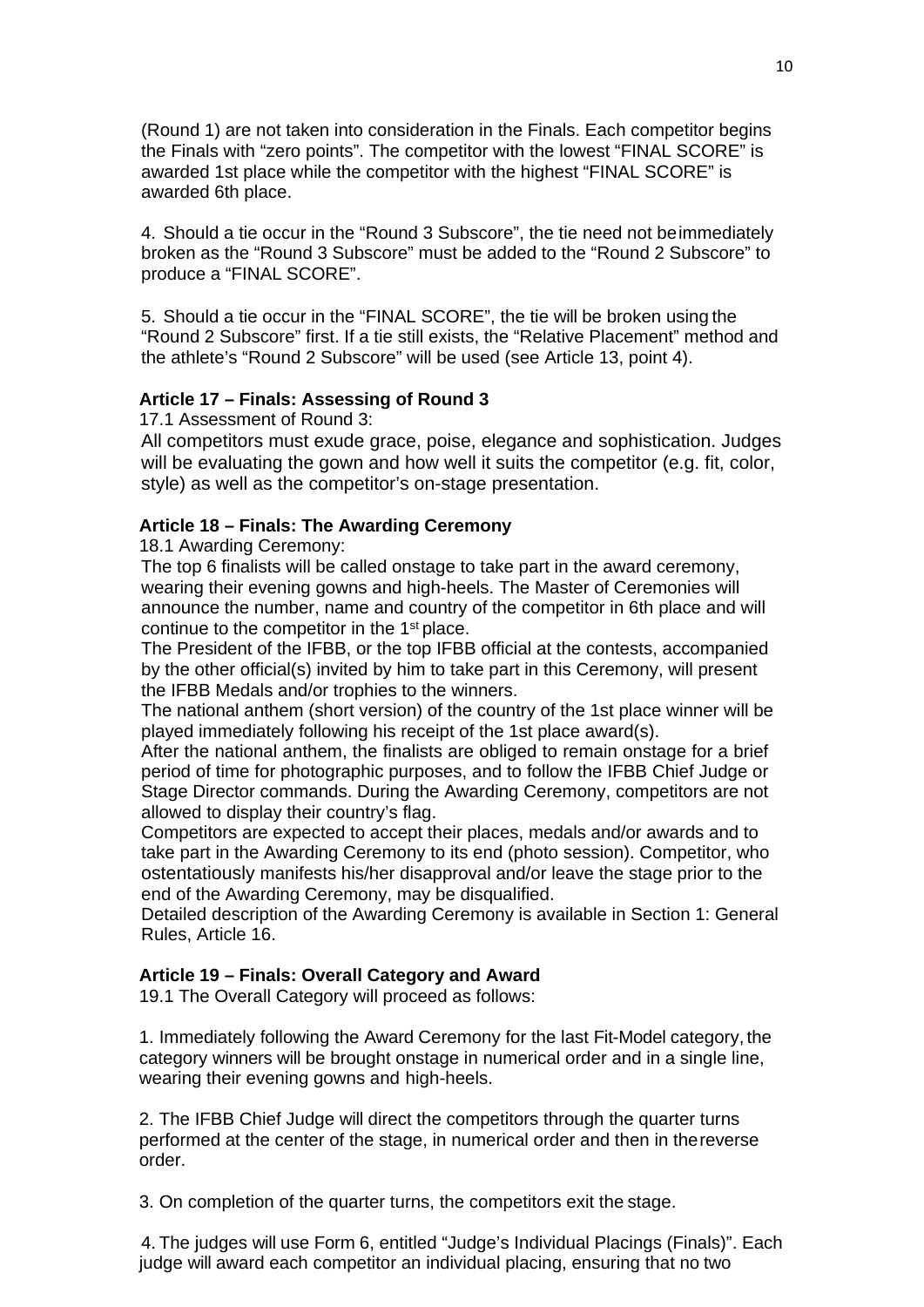competitors receive the same placing.

5. Using Form 5, entitled "Score Sheet (Statisticians)", with nine judges, two highest and two lowest scores will be discarded. The remaining scores will be added to produce an "Overall Category Score" and an "OVERALLCATEGORY PLACE".

6. Should a tie occur in the "Overall Category Score", the tie will be broken using the "Relative Placement" to this category.

7. The "Overall Champion" will be announced and the IFBB Overall Trophy will be presented to her by the IFBB President or top IFBB official at the contest. The trophy will be supplied by the organizing National Federation.

## **Article 20 – Teams Classification Results and Award**

20.1 Best National Teams:

The Best National Teams scoring includes:

- Top 3 Women's Fit-Model athletes at the World Cup.

Detailed procedure of the Teams Classification calculations is available in Section 1: General Rules, Article 18.

The chief delegates or team managers of the top 3 countries will accept the awards on behalf of their countries.

Publication of the Final Results – according to Section 1: General Rules, Article 18.

## **APPENDIX 1 DESCRIPTION OF QUARTER TURNS IN A WOMEN'S FIT-MODEL COMPETITION**

## **GENERAL PRESENTATION:**

Judges are reminded that the competitor's posture and bearing, at all times while onstage, is to be considered. The overall image displayed should demonstrate poise, femininity and self-confidence. This is especially true at all times when the competitor is performing T-walking in the finals, standing in the line-up and during the comparisons of the quarter turns. When standing in the line-up, the competitors shall be warned against adopting a tense pose, displaying the muscularity.

A relaxed stance in the line-up means that the competitor will:

- stand erect, front to the judges, with one hand resting on the hip and one leg slightly moved to the side. Second arm hanging at the side, or

- stand with the body slightly turned, left side to the judges, so the start number of a competitor will be clearly visible, right hand resting on the hip and left leg slightly moved to the side.

Head and eyes towards the front, shoulders back, chest out, stomach in. On the IFBB Chief Judge command, competitors standing in the line-up should perform the Front Position.

## **QUARTER TURNS**

Competitors who fail to adopt the proper stance will receive one warning after which points will be deducted from their score. Performing each quarter turn, competitors will stand motionless.

## **Front Position:**

Competitors will stand erect, head and eyes facing the same direction as the body, with one hand resting on the hip and one leg slightly moved to the side. Second hand hanging down along the body, slightly out of to the side, with open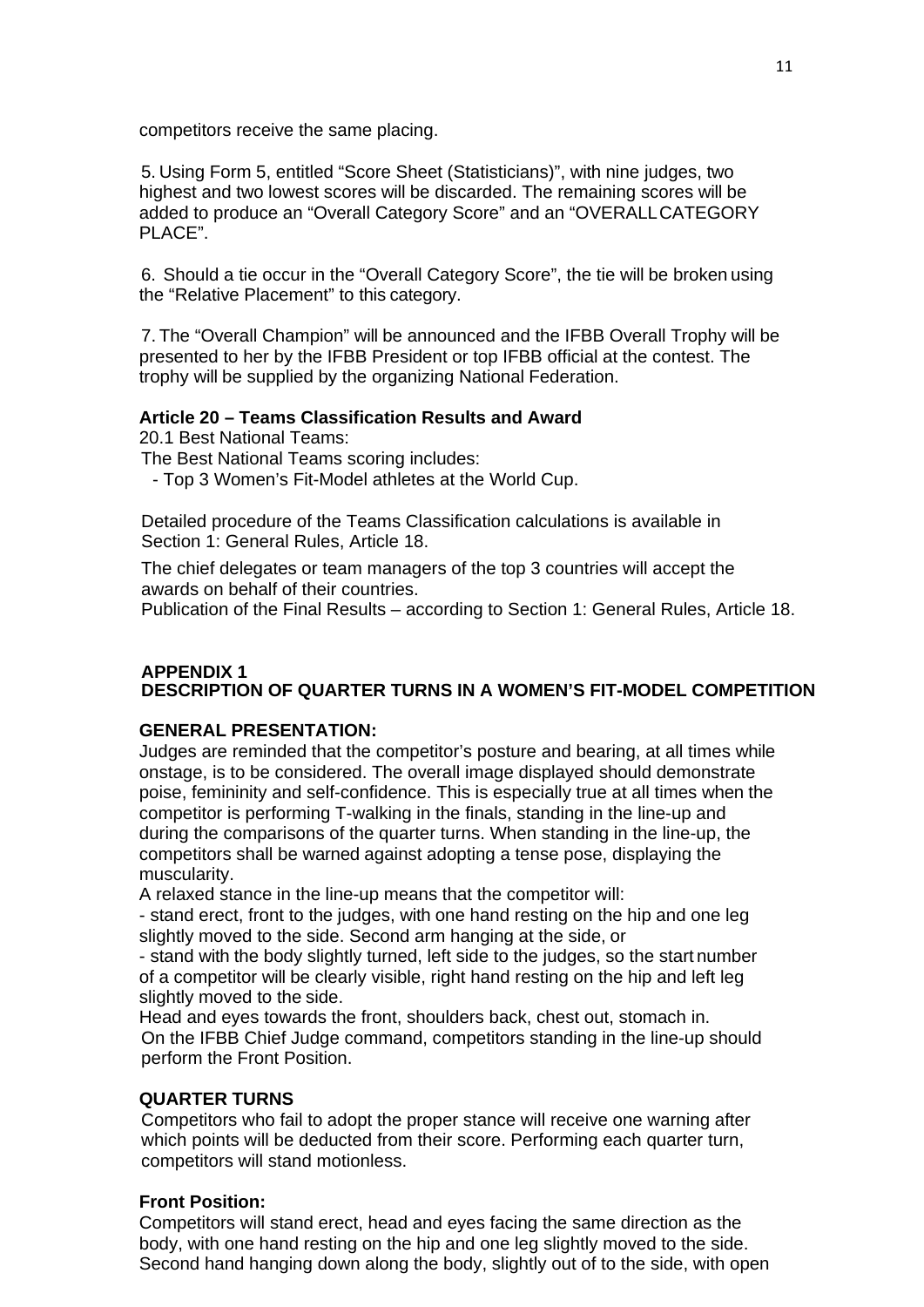palm and straight, aesthetically configured fingers. Knees unbent, stomach in, chest out, shoulders back.

#### **Quarter turn right (left side to the judges):**

Competitors will perform the first quarter turn to the right. They will stand left side to the judges, with upper body slightly turned toward the judges and face looking at the judges. Right hand resting on the right hip, left arm hold down and slightly back from the centerline of the body, with open palm and straight, aesthetically configured fingers. Left hip slightly raised, left leg (nearest the judges) slightly bent in the knee, left foot moved forward a couple of centimeters, resting on the toes.

#### **Quarter turn back:**

Competitors will perform the next quarter turn to the right and will stand back to the judges. They will stand straight, not leaning the upper body forward. with one hand resting on the hip and one leg slightly moved to the side. Second hand hanging down along the body, slightly out of to the side, with open palm and straight, aesthetically configured fingers. Knees unbent, stomach in, chest out, shoulders back. Lower back curvature natural or with slight lordosis, upper back straight, head up. Competitors are not allowed to turn their upper body towards the judges and should face the back of the stage at all time during the comparison.

#### **Quarter turn right (right side to the judges):**

Competitors will do the next quarter turn to the right and will stand their right side to the judges, with upper body slightly turned toward the judges and face looking at the judges. Left hand resting on the left hip, right arm hold down and slightly back from the centerline of the body, with open palm and straight, aesthetically configured fingers. Right hip slightly raised, right leg (nearest the judges) slightly bent in the knee, right foot moved forward a couple of centimeters, resting on the toes.

#### **APPENDIX 2: HOW TO ASSESS WOMEN'S FIT-MODEL QUARTER TURNS**

The assessment should take the whole physique into account. The assessment, beginning with a general impression of the physique, should take into consideration the hair, make-up and facial beauty; the overall body shape and body lines; the presentation of a balanced, proportionally and symmetrically developed, complete physique; the condition of the skin and the skin tone; and the athlete's ability to present herself with confidence, poise and grace.

Since muscularity development and muscle quality is not assessed, the judges should favour competitors with a harmonious, proportional, classic female physique, good posture, correct anatomical structure (including body framework, correct spinal curves, limbs and trunk in good proportion, straight legs, not bandy or knockkneed). Vertical proportions (legs to upper body length) and horizontal proportions (hips and waist to shoulder width) are ones of the keyfactors.

The body parts should have a nice and firm appearance with a decreased amount of body fat. The physique should neither be excessively muscular nor excessively lean. Physiques that are considered too muscular, too hard, too dry or too lean must be marked down.

The assessment should also take into consideration the tightness and tone of the skin. The skin tone should be smooth and healthy in appearance, and without cellulite. The hair and makeup should complement the "Total Package" presented